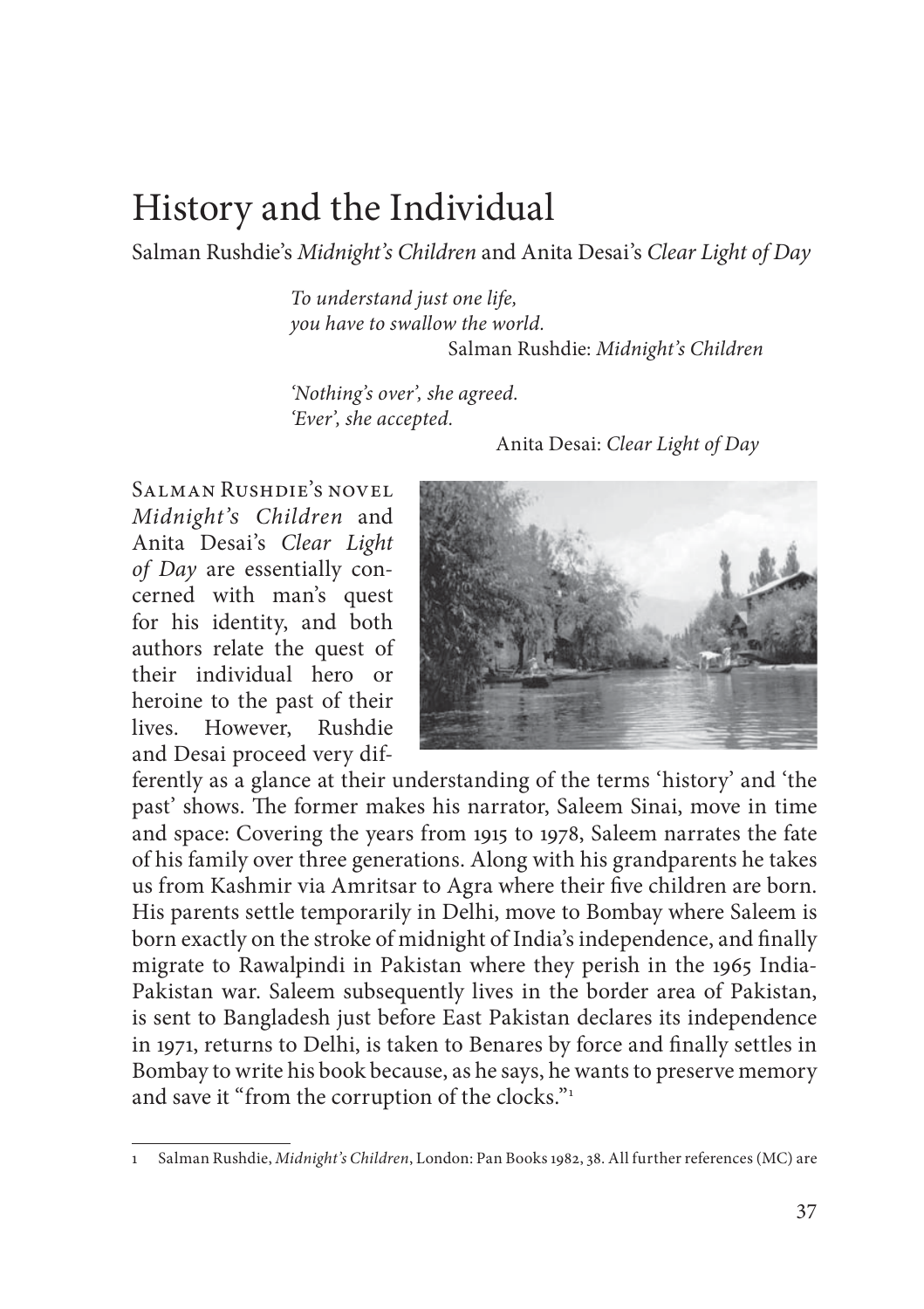Anita Desai, as in most of her earlier novels, restricts the little action there is in *Clear Light of Day* to one place, Delhi, and here, more specifically, to the house and the garden of the Das family and its immediate neighbourhood. The times dealt with are the late 1930s, 1947 to 1948, and a few days in the 1970s. Like *Midnight's Children*, the immediate action of the novel is the present: Rushdie makes Saleem tell the story of his family in 1977 with the narrator interrupting himself every so often in order to comment on his present situation, on the act of writing, on history and a number of related issues. The omniscient narrator in *Clear Light of Day* recounts the story during a few days in the hot season in the early 1970s using the reunion of the two sisters to take them back into their childhood and adolescence with Tara giving way to her reminiscences and compelling Bim to follow her. While to Saleem the past constituting the present is full of changes in the life of the nation as well as in that of his family and is conceived of as a continuous and at times fast moving process, to Tara and Bim, on the other hand, past and present in Delhi appear at times almost unchanged and without movement except, perhaps, a slow movement towards decay and, at other times, as two different worlds with a past to which they by no means want to return. Tara's words, "I'm so glad it is over and we can never be young again", are confirmed by Bim who adds, "I never wish it back. I would never be young for anything." 2 And yet, subconsciously they know that the present cannot be understood and be made an integral part of their selves as long as they look at the past from a preconceived and prejudiced point of view. The author shows, in the course of her novel, how both women in the end accept their childhood because "It's never over. Nothing's over even" (CLD, 174), thereby gaining that insight into the continuance of the historical process with which Saleem sets out to tell his story.

Both writers do not confine themselves to a retelling of history through the portrayal of individual characters; rather, by interrelating character and event they reveal their deep interest in the central epistemological category of recollection, the category which constitutes on the one hand the aesthetic genres of the autobiography and the biography, and on the other hand the academic discipline of history. Recollection is not being made use of as a dream but as a mirror in which man tries to recognize the aspirations and strivings of mankind to recognize the totality of his own self as well as that of his species.

to this edition and are included in the text

<sup>2</sup> Anita Desai, *Clear Light of Da*y, New Delhi: Allied Publishers 1980, 43. All further references (CLD) are to this edition and are included in the text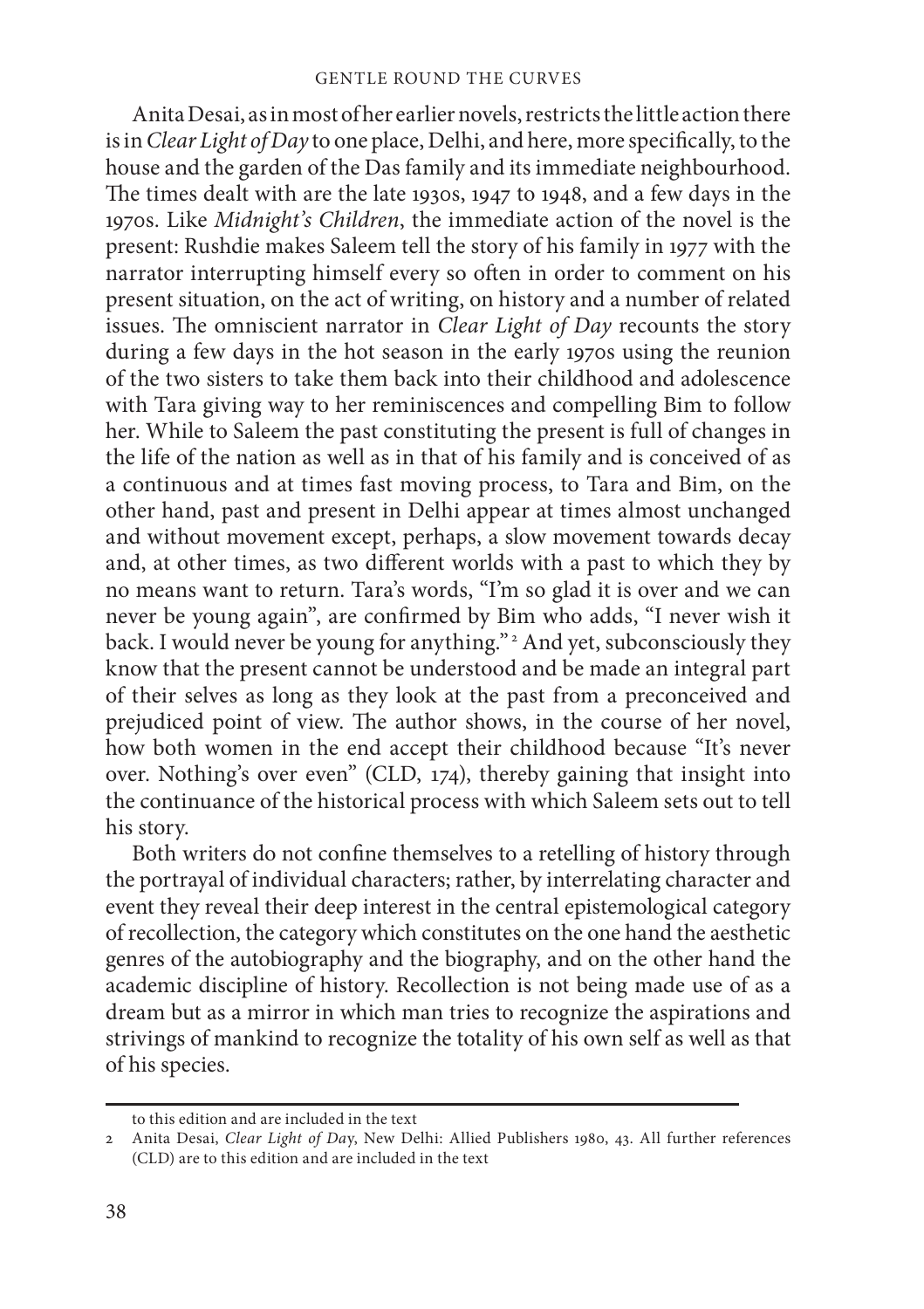Again, both writers differ in the way they deal with recollection. While Anita Desai works through her characters' interaction, especially through dialogue and reminiscence, thus building up a concept of history in an indirect and implicit manner, Rushdie's narrator Saleem is a very selfconscious person who uses different means: he conceptualizes and verbalizes, for instance, the term recollection in phrases such as there "is no escape from past acquaintance. What you were is forever who you are" (MC, 368); or, towards the end of the novel, when he sums up his insight: "Who what am I? My answer: I am the sum total of everything that went before me, of all I have been seen done, of everything done-to-me." (MC, 383)

Another difference in narrative procedure is the intricate relationship between historical events and personal experiences in the Sinai family which enables Rushdie to build up a myth of history which is as provocative as it is questionable. In *Clear Light of Day* there are parallels between the historical process and individual experiences, especially in the second part of the book where the times are marked by departure and death, not only in the Das family but also in the life of the Indian nation. The years 1947-48 with the partition of the subcontinent, the enforced exodus of millions from their homes, violence, death and, finally, Gandhi's assassination, are of profound meaning for the Das children, but still, it appears that history and individuals are linked by coincidence rather than by the same intrinsic logic we encounter in *Midnight's Children*.

Let us ask now how Saleem, Tara and Bim, the main actors in these two novels, conceive of the past and thus, through their memories, reflect their authors' notions as to how to deal with history. Saleem, the chronicler of events, moves through time and space in order to grasp the totality of the Indian subcontinent. History to him is a closely knit, complex and intricately interrelated sequence of events not ruled, as it seems, by any logic exterior to it; rather, it creates its own logic. He returns again and again to a central passage of his story, i.e. Nehru's letter to his parents on the occasion of his birth on 15 August 1947, the day India became independent. "We shall be watching over your life", it said, "with the closest attention; it will be, in a sense, the mirror of our own." (MC, 122) This letter gives us the clue as to why it is that when Saleem retells the history of his family he, at the same time, writes the history of the subcontinent. His motivation — and that of Rushdie, we should add — appears moralistic in that it attempts to answer the question he asks the Midnight Children, all those born on the day of independence. It deals with the notions of purpose and meaning: "'We must think"', I said, "'what we are for." (MC, 228)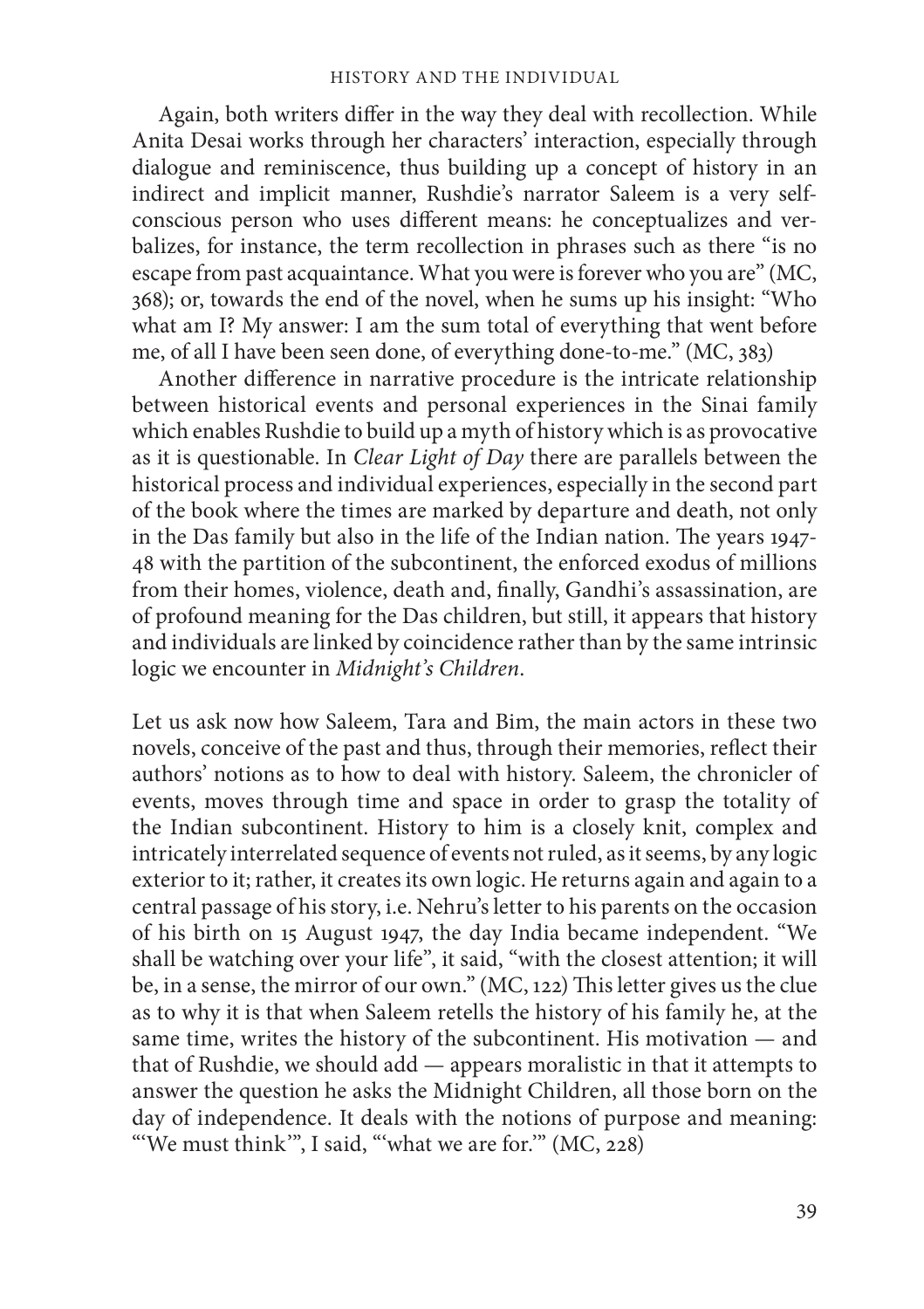On the surface Saleem's hope to save memory from "the corruption of the clocks" (MC, 38) indicates a Western concept of history and reality which takes both for granted, for tangible truth. On the other hand Saleem's method of combining the individually subjective with the supra individually objective, i.e. the family history with that of the subcontinent, is prompted by the disposition of the Indian mind to see correspondences in seemingly unrelated events:

> As a people we are obsessed with correspondences. Similarities between this and that, between apparently unconnected things make us clap our hands delightedly when we find them out. It is a sort of national longing for form — or perhaps simply an expression of our deep belief that forms lie hidden within reality; that meaning reveals itself only in flashes. Hence our vulnerability to omens. (MC, 300)

Logically, then, to Saleem there is no fundamental doubt in the perhaps unreliable nature of his story. As he argues, the only reality for man is the one derived from his recollection, from his memory:

> 'I told you [Padma] the truth […], Memory's truth, because memory has its own special kind. It selects, eliminates, exaggerates, minimizes, glorifies, and vilifies, also; but in the end it creates its own reality, its heterogeneous but usually coherent version of events; and no sane human being ever trusts someone else's version more than his own.' (MC, 21)

Towards the end of his account Saleem reveals his ulterior motive, the reason why he wants to preserve the past, using the comparison of pickling fruit to preserve it:

> To pickle is to give immortality [...] The art is to change the flavour in degree, but not in kind; and above all [...] to give it shape and form — that is to say meaning.

> One day, perhaps, the world may taste the pickles of history I [...] hope [...] they possess the authentic taste of truth [...] that they are, despite everything, acts of love. (MC, 461)

Recapturing the past, then, is to be understood not only as man's attempt to give meaning to life, whatever the extent of his own imperfect vision, but, more importantly, as an act of love. Bim and Tara, by contrast, conceive of the past as a period essentially lacking in positive meaning. However, sharing a number of memories makes them reflect and comment upon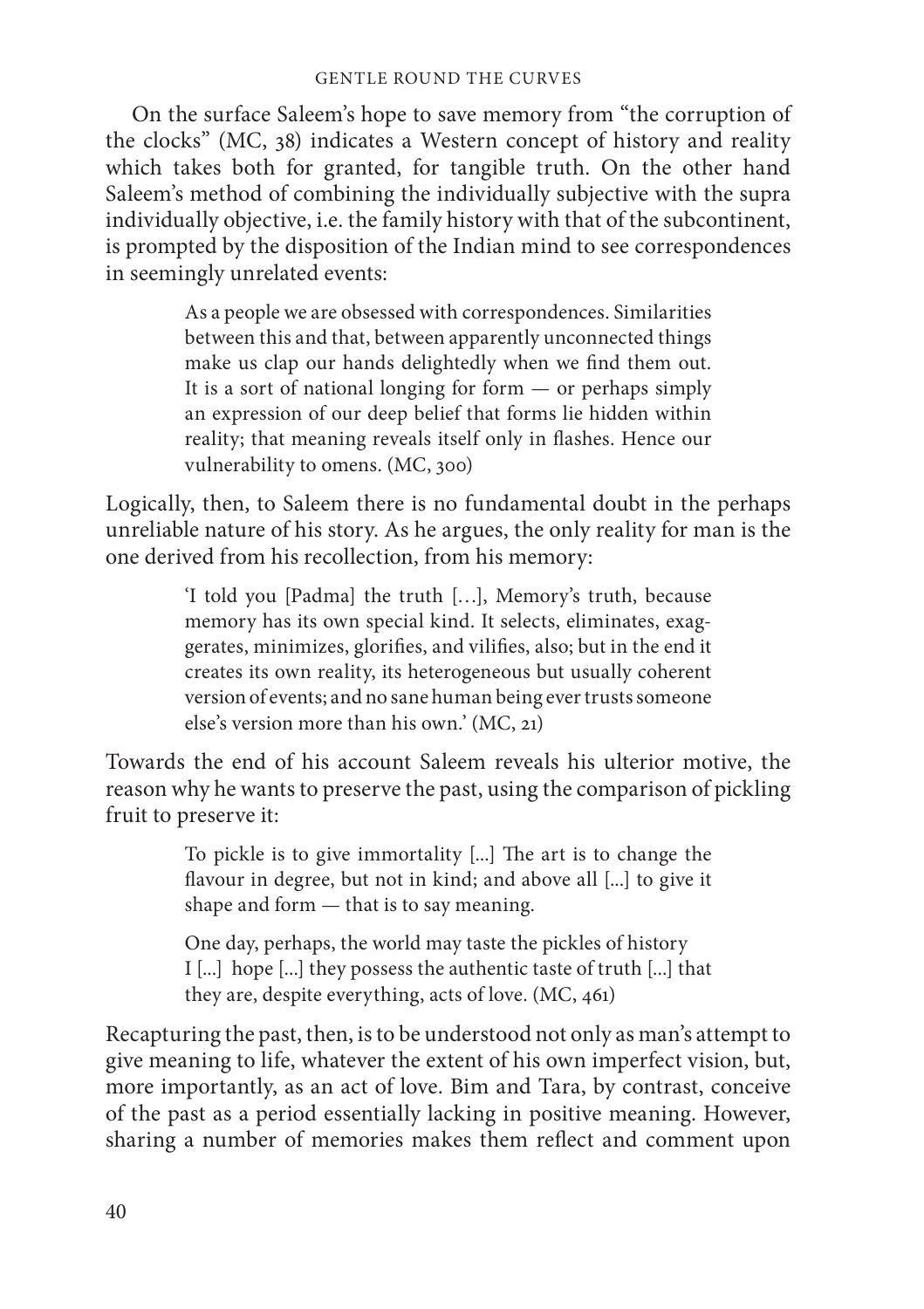them: the rose-walk in the garden, Raja's illness, meeting the neighbours, playing by the river, Hyder Ali on his horse, Aunt Mira's arrival, and the fires burning on the horizon in that fateful summer of 1947. Seemingly disconnected events establish a logical sequence of their own and evoke strong emotional and psychological responses in both of them. This gives scope to the author to probe into her characters' interior landscapes which are embedded in the same historical background of the 1930s and the 1940s and which share the same very few exciting events in otherwise altogether quite unexciting lives.

They agreed, we said, never to return to the past, their childhood, "all that dullness, boredom, waiting" (CLD, 4), where life seemed to have bypassed them. Still, there is Tara's need to return home at regular intervals in order, as she says, "not to lose touch [...] to find out and make sure again." (CLD, 6) Bim, on the other hand, obviously had never seriously thought of leaving the house, that symbol of the past both try to feel indifferent to. Imperceptibly, however, the past creeps back into their thoughts and words; Tara and Bim realize how much they have been shaped by it — and to what an extent it has distorted their views of each other and of the family altogether. As Tara admits reflecting on her sister's mental make-up:

> She had always thought Bim so competent, so capable. Everyone had thought that [...] But Bim seemed to stampede through the house like a dishevelled storm [...] Tara saw how little she had really observed — either as a child or as a grown woman. She had seen Bim through the lenses of her own self, as she had wanted to see her. And now, when she tried to be objective [...] she found she could not — her vision was strewn, obscured and screened by too much of the past. (CLD, 148)

And the past had meant, over the years, to be excluded from Raja's and Bim's world of make-believe, to be dependent on Bim's exuberance, to feel terrified and looked down upon at school where Bim excelled, to be forced to take part in activities she abhorred and got sick over, to be despondent at the way the days never seemed to pass, the future never to begin. The past also meant feeling guilty for having left Bim behind to look after Baba, and for having run away from Bim once who had been attacked by a swarm of bees in an old tomb in the Lodi Gardens. Tara had escaped all these memories as soon as an opportunity offered itself: marriage and a life far away from home. Now she feels that her guilt has to be redeemed, that Bim has to forgive her so that she can live with the past. But, as she realizes, her sister has not only attached little attention to the incident in the Lodi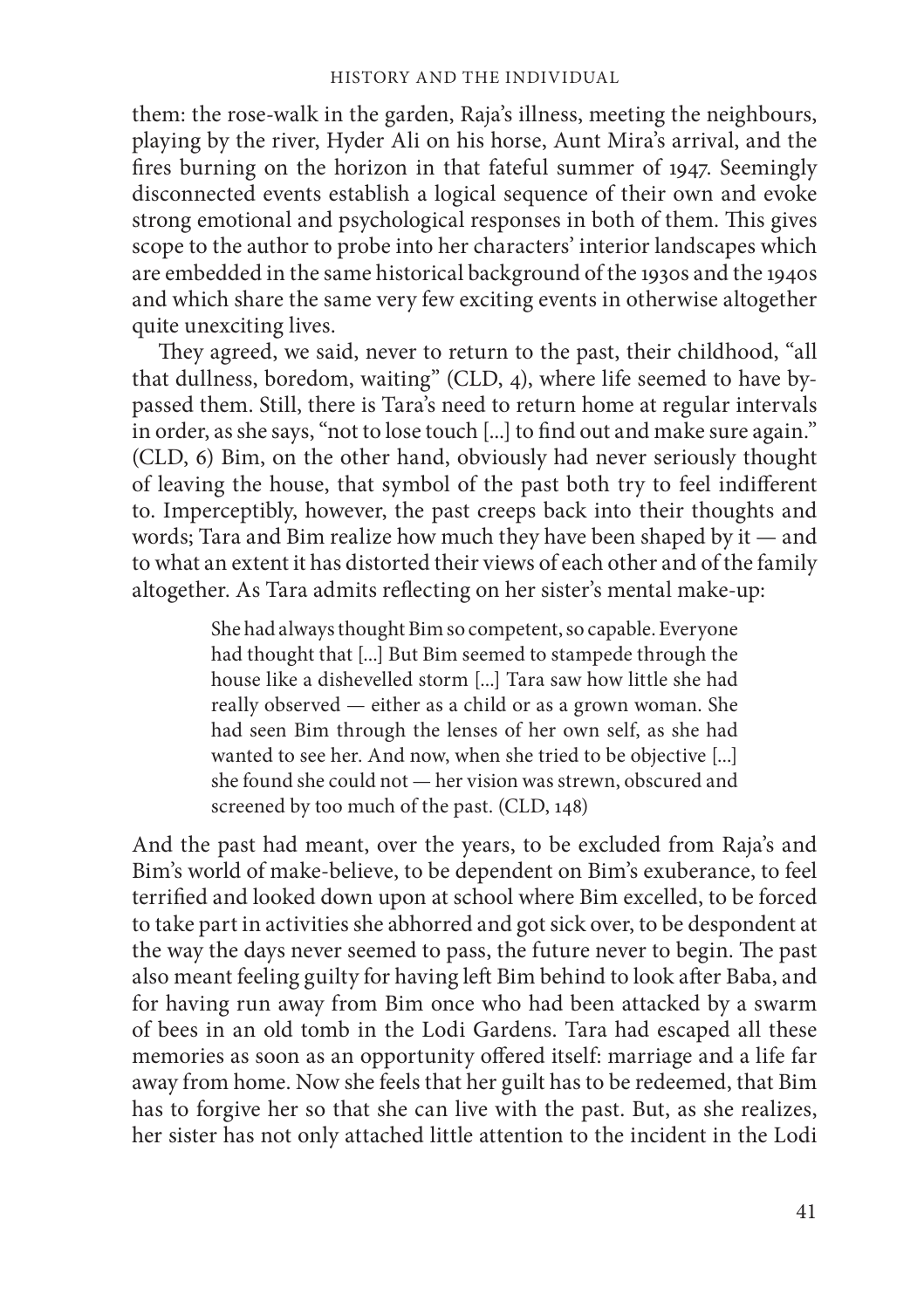Gardens but also says that Tara had done the right thing in going away. What else should she have done? Thus her sister, willingly or unwillingly, forces Tara to accept the past as it was, by looking straight at it, by living with it instead of being absolved from it.

Bim, too, reflecting on their childhood, gradually realizes how distorted her own vision of the past is. Her decision, years ago, not to leave the house but to look after Raja and Aunt Mira, thus, to become an independent woman and to earn her own living, had not really been founded on a realistic assessment of her own personality because she had always tried to behave the way others expected her to. She had known this instinctively for a long time, certainly since Dr Biswas, their young family doctor, had told her he understood why Bim chose to stay at home and look after Baba and Aunt Mira: they needed her support and it would be selfish to marry him. Yet ever since she had tried to suppress her memories of this incident because she had acted in a way she had not really felt like. Now, under the pressure of Tara's reminiscences and guilt feelings, she is unable to hold out any longer herself: she abuses Baba, storms at him and sees in her mentally retarded brother the reason for all her failures. However, soon after her emotional outburst Bim is honest enough to admit that it is her distorted view of the past and of herself which made her attack innocent and helpless Baba who, in any case, had never even encroached on Bim's support and patience. She admits that "I myself haven't been able to manage on my own." (CLD, 155)

For Tara and Bim, to turn to the past means to take courage and face the truth in order to live with it. If people succeed in doing so, they will realize that life means love, love for others, not self-love which needs the applause of others. As Bim sees it at the end:

> Although it was shadowy and dark, Bim could see as well as by the clear light of day that she felt only love and yearning for them all, and if there were hurts [...] then it was only because her love was imperfect and did not encompass them thoroughly enough [...] All these would have to be mended, these rents and tears, she would have to mend and make her net whole so that it would suffice her in her passage through the ocean. (CLD, 165)

Let me now try to assess the artistic realization of the relationship between history and the individual by looking at the interaction and interdependence of character and event in both novels. In Rushdie's book there is virtually no event which is not given an individual as well as an historical meaning. To cite only a few: Saleem's grandparents on their way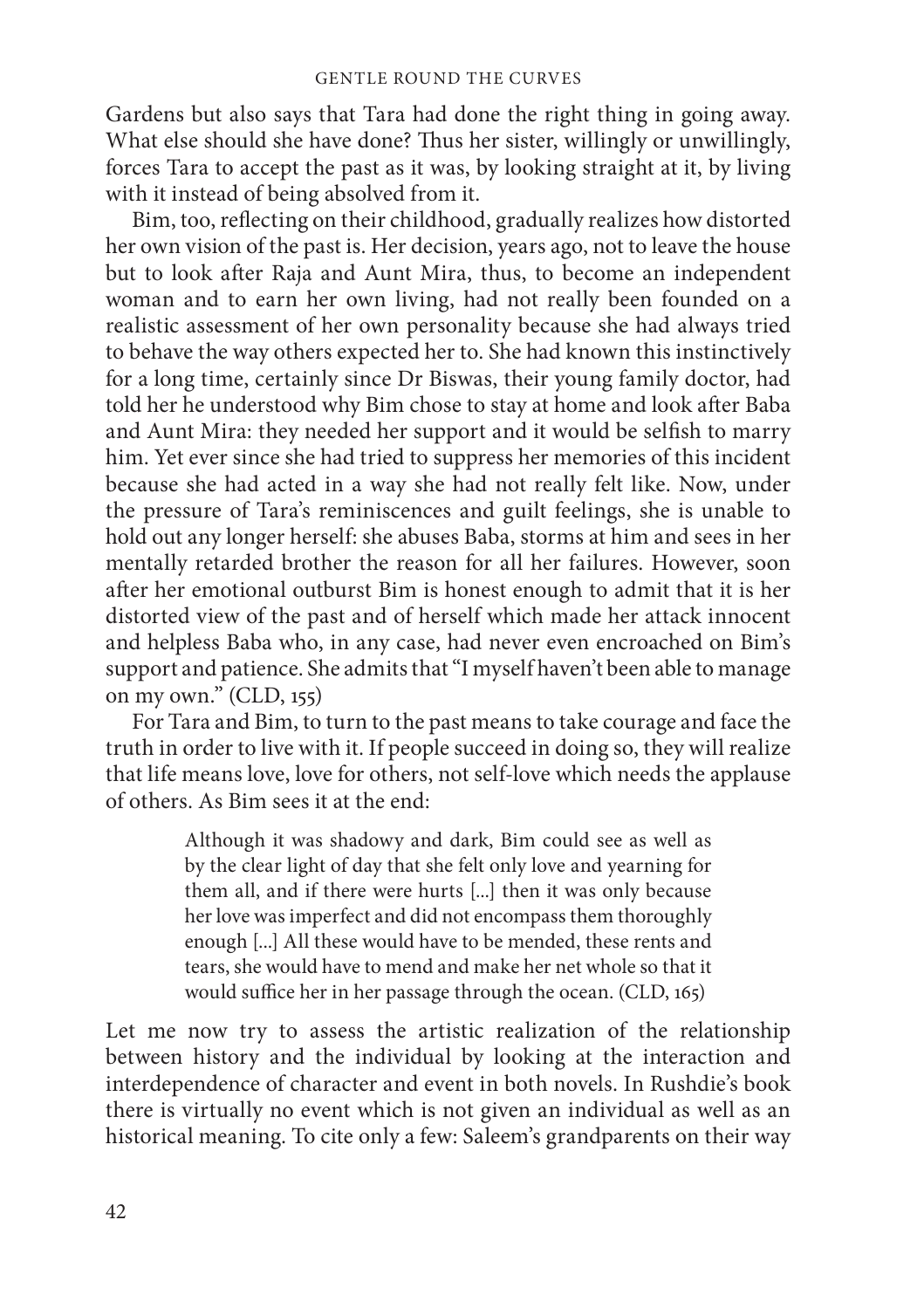from Kashmir to Agra stop over in Amritsar where Aziz experiences the Jallianwallah Bagh massacre in 1919. It is the day when he realizes how different his wife is from what he imagined her to be: orthodox, familycentred and strong-willed. Saleem's parents marry the day in 1945 when the first atom bomb ever is being exploded to destroy thousands and to usher in the nuclear age; they depart for Bombay on 4 June 1947, the day partition and the date of independence are announced by Nehru and Mountbatten; they acquire their own house on 15 August 1947, the day Saleem is born, from the Englishman Mr Methwold who claims that his ancestors were instrumental in establishing British rule in India; Saleem's grandfather returns to Kashmir on the same day in December 1963 when the prophet Mohammed's hair is stolen from the shrine in the Hazrat Bal mosque in Srinagar; on 23 September 1965 India's air force strafes Rawalpindi and Saleem's family is killed, his parents, his grandmother and an aunt; Shiva, the narrator's powerful adversary, moves in with Parvati-the-witch on the day in May 1974 when India explodes its first nuclear test bomb in Rajasthan and enters the nuclear age; their son Adam is born on 25 June 1975, the day the Emergency is declared for the first time in the country. More examples could be cited to demonstrate Saleem's belief that

> I was linked to history both literally and metaphorically, both actively and passively, in what our [...] scientists might term 'modes of connection composed of dualistically combined configurations' of the two pairs of opposed adverbs given above. This is why hyphens are necessary: actively-literally, passivelymetaphorically, actively-metaphorically and passively-literally, I was inextricably entwined in my world. (MC, 238)

Since there can be no doubt about the close interconnection of character and event the question arises what pattern of history emerges. What is Saleem's and his family's fate, and does the first truly mirror that of the subcontinent? The story proper begins when Saleem becomes aware of his gift to read the minds of other people and of the existence of the Midnight Children who are also uncommonly gifted. Three of them prove to be outstanding: "Shiva, born like Saleem 'on the stroke of midnight' had been 'given the gifts of war'; Saleem, 'the greatest talent of all', had been endowed with 'the ability to look into the hearts and minds of men"'. (MC, 200) Having been expelled from a children's gang he decides to set up his own: "a gang which was spread over the length and breadth of the country, and whose headquarters were behind my eyebrows, called "Midnight Children's Conference, my very own M.C.C." (MC, 207) And then there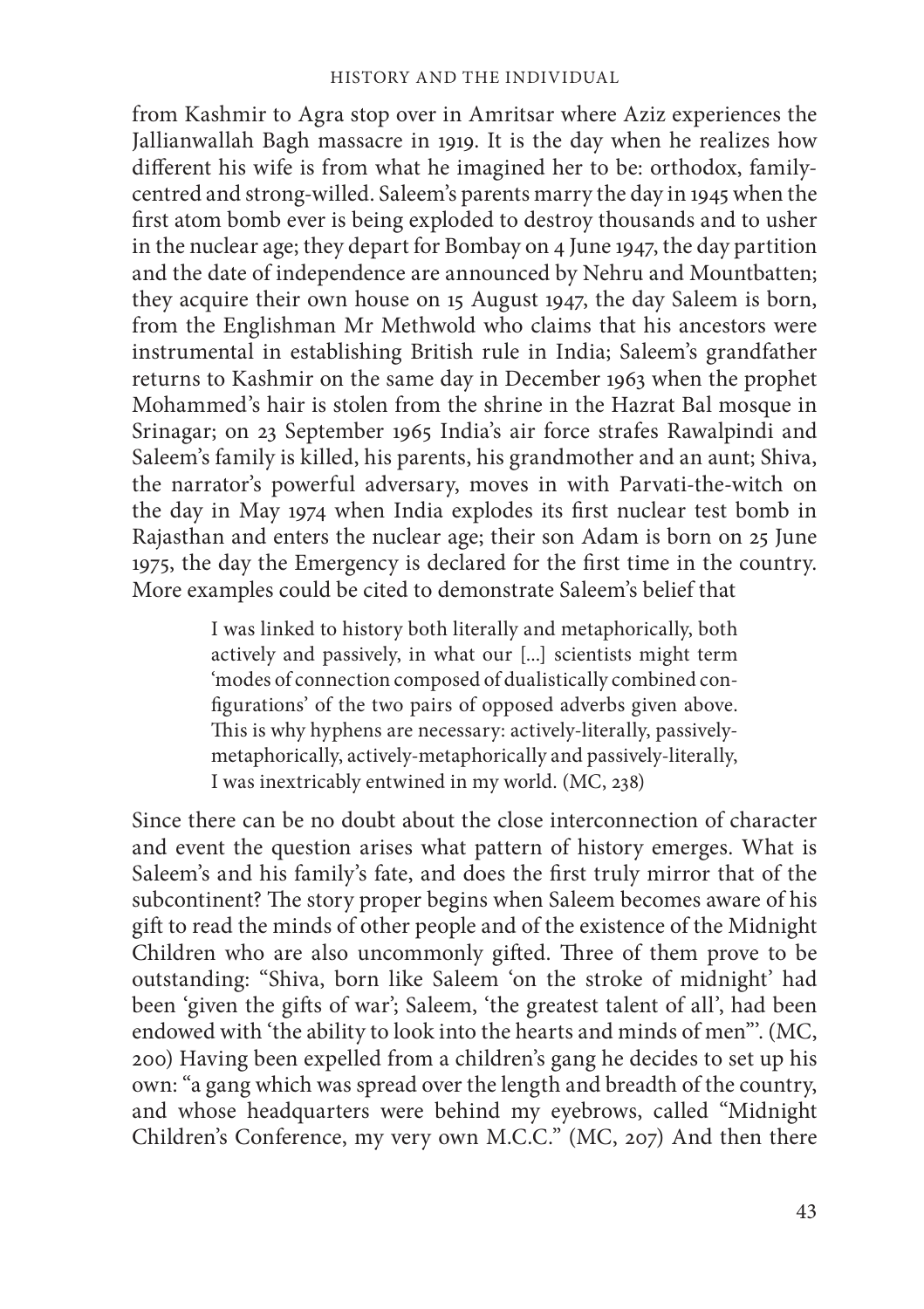is Parvati-the-witch, the most powerful of the female Midnight's Children and only next to Saleem and Shiva because she was "born a mere seven seconds after midnight on August 15th, [and] had been given the powers of the adept, the illuminatus, the genuine gifts of conjuration and sorcery." (MC, 200)

These three children are closely linked to each other. Saleem's power to communicate with all the Midnight Children is being used with the intention to turn his mind "into a kind of forum in which they could talk to one another through me." (MC, 227) Only Shiva can close "off from me any part of his thoughts he chose to keep to himself." (MC, 226) Against his objection but with Parvati's assistance Saleem becomes their leader, their chief who soon proceeds to find out from the children about "the notions which plagued me all this time, the notions of purpose, and meaning. 'We must think', I said, 'what we are for.'" (MC, 228) After all, there must have been an agency which endowed all of them with supernatural, or rather, superhuman gifts. Saleem's unspoken assumption of the existence of an historical 'first cause' is soon questioned because many different, often mutually exclusive answers are being offered to his query: collectivism and individualism, filial duty and infant revolution, or science and religion. Full of premonition he concludes that "not a single one of us suggested that the purpose of Midnight's Children might be annihilation; that we would have no meaning until we were destroyed." (MC, 229)

Worse is to follow: the children symbolizing India's potentiality to build her future for each of its citizens, to build "the noble mansion of free India, where all her children may dwell", as Nehru had declared once (MC,  $118$ ), do not only differ ideologically, but strife, envy, selfishness, narrow-mindedness, regionalism and communalism gradually lead to the "disintegration of the Midnight Children's Conference — which finally fell apart on the day the Chinese armies came down over the Himalayas to humiliate the Indian fauj" (MC, 254), that is, in 1962. Besides, and perhaps more importantly, there is Shiva, Saleem's adversary, who had scoffed at the idea of the M.C.C., "that club-shub stuff [...] for you rich boy." (MC, 228) Intimately linked to Saleem both children were exchanged soon after their birth without the knowledge of their parents so that Shiva is actually the son of Amina and Ahmed Sinai while Saleem's parents are Vanita, a poor musician's wife, and Methwold, former English landlord and owner of the Sinai house in Bombay. Shiva is condemned to a life of poverty and crime; he rejects Saleem's search for the purpose and meaning of their lives because poverty leaves no room for idealistic philosophizing: "'Rich kid', Shiva yelled, 'you don't know one damned thing! What purpose, man!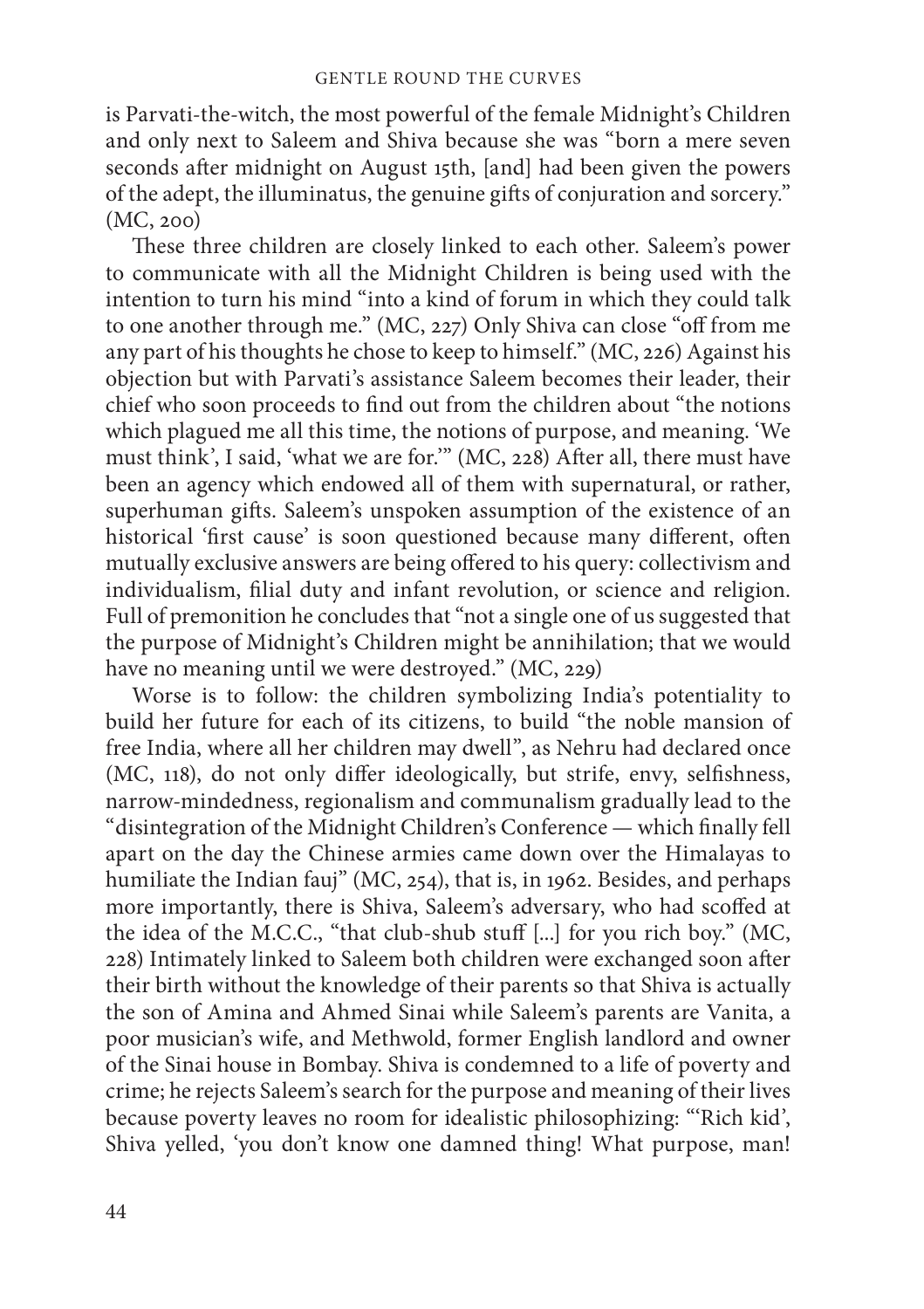What thing in the whole sister-sleeping world got reason, yara? Where's the reason in starving, man?" (MC, 220) And after the disintegration of the Midnight Children's Conference Shiva presses home his point that

> 'there is no third principle; there is only money-and-poverty and have-and-lack [...] there is only me-against-the-world [...] and the world is no place for dreamers [...] look at Birla and Tata, and all the powerful: they make things. For things, the country is run. Not for people.' (MC, 255)

Saleem, unable to retort to Shiva's cynical analysis of the world, takes refuge in the idea that "if there is a third principle, its name is childhood. But it dies; or rather, it is murdered." (MC, 256) This is little consolation for never finding an answer to his search for meaning.

Perceived not so much as realistic human beings but, rather, as metaphorical and symbolical representatives Saleem and Shiva embody the principles of preservation and destruction, of idealism and materialism, of good and evil, of selfless search and selfish "struggle of oneself-againstthe-crowd." (MC, 282) The historical process is based on the dualism of opposing forces with the principle of Shiva, destruction, increasingly determining present and future. Accordingly, Shiva's rise in the nation to become "India's most decorated war hero" (MC,  $407$ ) after the two wars against Pakistan in 1965 and 1971 is juxtaposed with Saleem's decline. Not only does the latter lose his control over the Midnight Children (who had lost faith in him after India's defeat by the Chinese and had fled from him), but his family is also destroyed and his sister disappears. Saleem, degraded to sniffing out the Indian enemy  $-$  a faculty which had replaced his telepathic powers — succeeds in surviving the war in Bangladesh and, with the support of Parvati-the-witch, returns to Delhi where he lives among magicians and conjurers in a slum. After a short while he is again forced to leave, is arrested and questioned about the Midnight Children whom he betrays to the new political power, the widow and her son. His own downfall and that of the children is brought about in Benares, symbolically one of the most holy places of Shiva worship in India, where all of them are castrated and thus, ironically, freed from their linkage with the country's history. Saleem and all the others end as "broken promises, made to be broken." (MC, 440) Regretting that he had ever thought and dreamt of a purpose in life; he comes to the conclusion "that privacy, the small individual lives of men, are preferable to all his inflated macrocosmic activities." (MC, 435)

In the light of Saleem's downfall and withdrawal into his private shell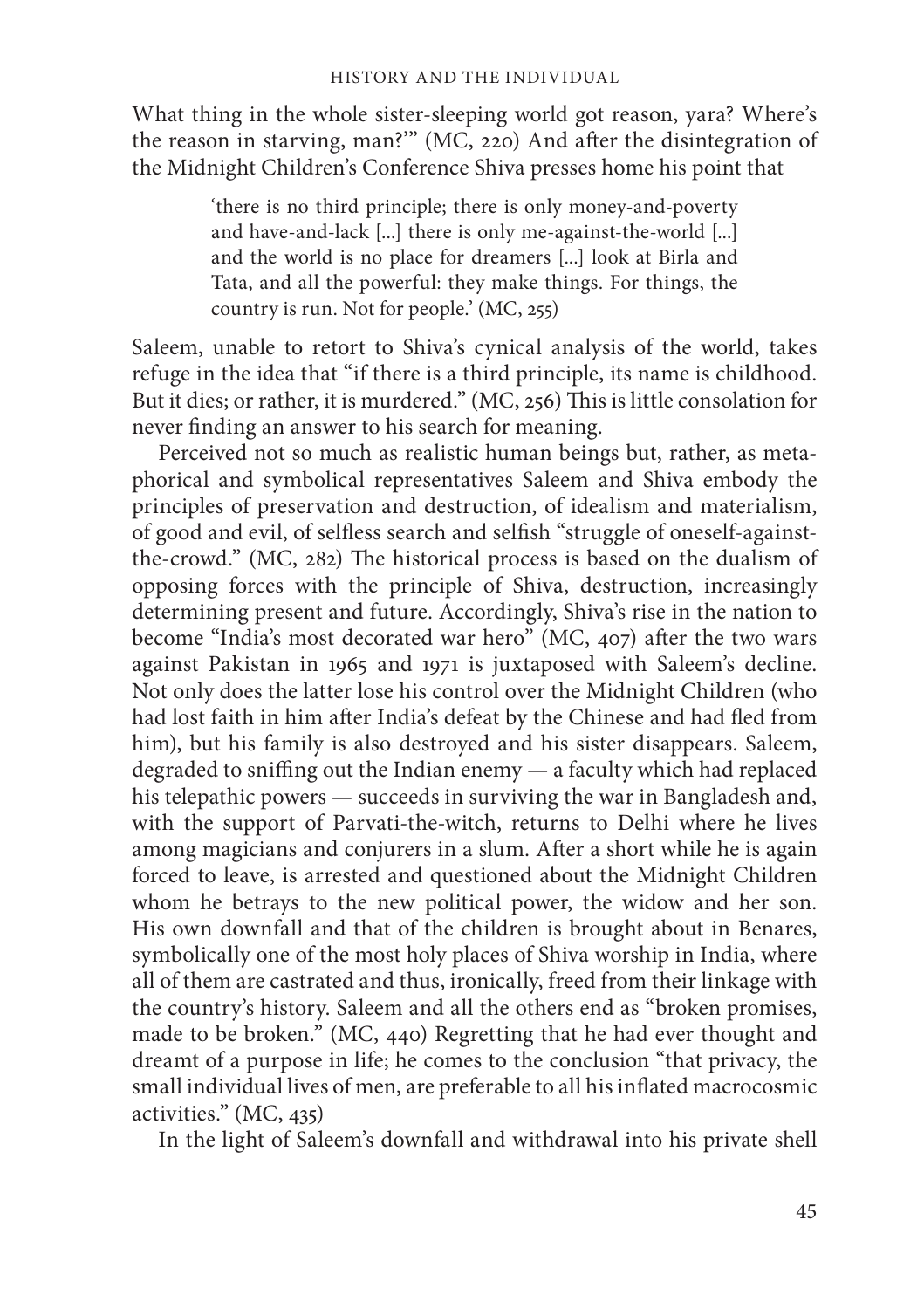and Shiva's rise — who, incidentally, creates a new race of children, bastards and products of his illegitimate and clandestine relations with numerous 'society ladies' — the question arises as to what extent Rushdie's-Saleem's story expresses a pessimistic view of history in that man is unable to stem the process of decay and destruction which, in turn, reveals that history by its own intrinsic logic moves towards its own annihilation. For Saleem there is no question: "I will soon be thirty-one years old. Perhaps. If my crumbling, over-used body permits. But I have no hope of saving my life" (MC, 9) But then, introducing his long story on such a resigned note he implicitly questions his statement by underlining his view that there is, after all, some meaning, and this lies in employing one's recollection in order to give history immortality. This suggests that man's purpose in life as well as in history is to preserve it, hand its meaning down to others for them to listen to and, perhaps, to learn from. Saleem, so it appears, has learnt his moral lesson. Yet underneath we detect another more embracing dimension to Saleem's account, a philosophical quest. Rushdie, apart from telling a moral story, is basically concerned with the crucial question of Indian philosophy and the Indian mind, i.e., the perception of reality and illusion as a precondition of man's liberation, moksha. A look at a few explications given by Saleem as well as at some symbols in the story will verify this assumption.

We have already referred to memory's truth, to memory "[which] creates its own reality" (MC, 211), an assertion that reality can be defined only as a subjective entity; it cannot claim to be truth as such. Even more so, our perception of what we call reality, the working of our senses which provide the data for our recollection, our memory, is restricted by its very nature. Saleem illustrates this in differing ways:

> Reality is a question of perspective, the further you get from the past, the more concrete and plausible it seems — but as you approach the present, it inevitably seems more and more incredible. Suppose yourself in a large cinema, sitting at first in the back row, and gradually moving up, row by row, until your nose is almost pressed against the screen. Gradually the stars' faces dissolve into dancing grain; tiny details assume grotesque proportions; the illusion dissolves — or rather, it becomes clear that the illusion itself is reality. (MC, 165-66)

Related to this statement is Saleem's reflection on the concept of history as perceived in Hindu cosmology. "History", he says, "in my version [entering] a new phase on August 15th, 1947" (MC, 194), is inextricably bound to the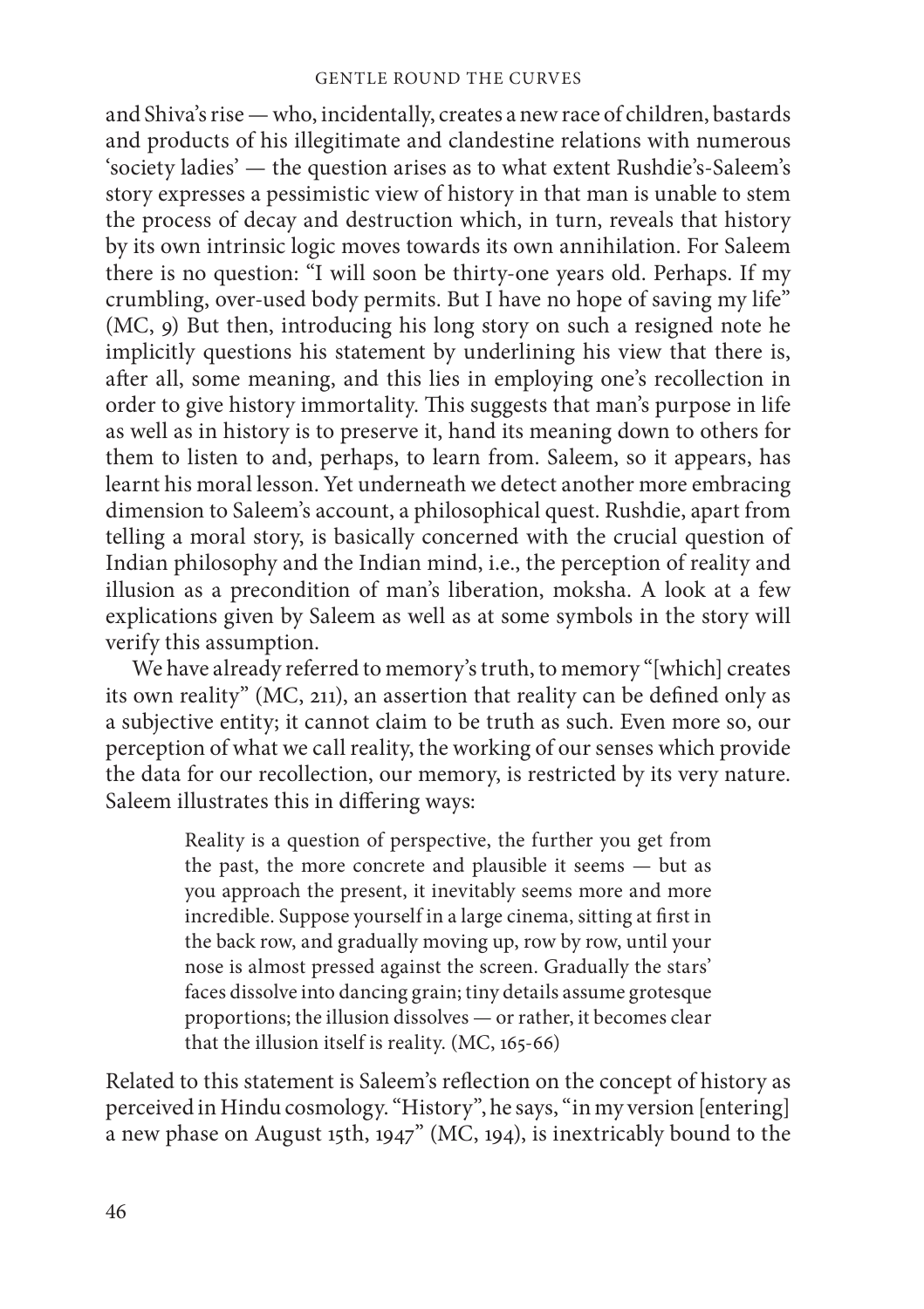age of Darkness, Kali-Yuga, and thus is, by cosmological law, a period of decay resulting in the perversion of all values and virtues. The moral issue turns into a philosophical one because in the face of Hindu cosmology a few years in the history of man or a nation are but the most fleeting and meaningless fractions of moments in Brahma's life: Kali- Yuga comprising 432,000 years is only a tenth of the Maha-Yuga cycle which in turn is the one thousandth part of "just one Day of Brahma" (MC, 194), whose life spans a hundred years. Reality is, indeed, illusion within the context of Brahma's life, irrespective of whether we take Hindu cosmology literally in a religious-philosophical sense or understand it as a myth created to grasp the relationship between reality and illusion. Saleem's despondency with his times is, perhaps, to be understood as expressing his resigned insight into man's non-knowledge, avidya, his failure to ever grasp the meaning of history the way historians and historiographers trust their ability to acquire it. Does not Rushdie's absurd story linking, even fusing the history of a nation with that of a family chosen at random expose, in its absurdity, the extent of the historian's and historiographer's hubris to explain to us what really happened in the past?

Next to reflection, episodes in the story illustrate the same predicament. Saleem cuts out newspaper items, for instance, words, syllables and letters, to piece them together to form a message to Commander Sabarmati that his wife betrays him. (MC, 259-60) Seemingly important political newspaper items are cut up at random to constitute a new message on reality when rearranged in a new way. Saleem's act reveals the absurdity of the historian's claim to render history objectively; rather, history can be bent to serve subjective and individual purposes.

Finally, Rushdie-Saleem employ symbols which at times grow into myths as in the case of the perforated bedsheet kept as a family treasure like a few other items, e.g. the silver spittoon, the green metal box, or Saleem's umbilical cord. Initially, the bedsheet with a hole at its centre served as a screen to hide a woman's body from the prying eyes of a male doctor permitting him only to inspect that part of the body which required treatment. Aziz, the young doctor, is often called to treat Naseem, a landowner's daughter, who is obviously a hypochondriac. He becomes haunted by the "phantasm of a partitioned woman" (MC, 25) whom he glues together in his imagination. Finally he falls in love with his image of Naseem "because through [the perforated sheet] he had seen the things which had filled up the hole inside himself." (MC, 27) After their marriage is agreed upon and Aziz comes to know his wife in her 'unpartitioned' nature, he realizes how little reality tallies with his imagination. Through the symbol of the perforated sheet we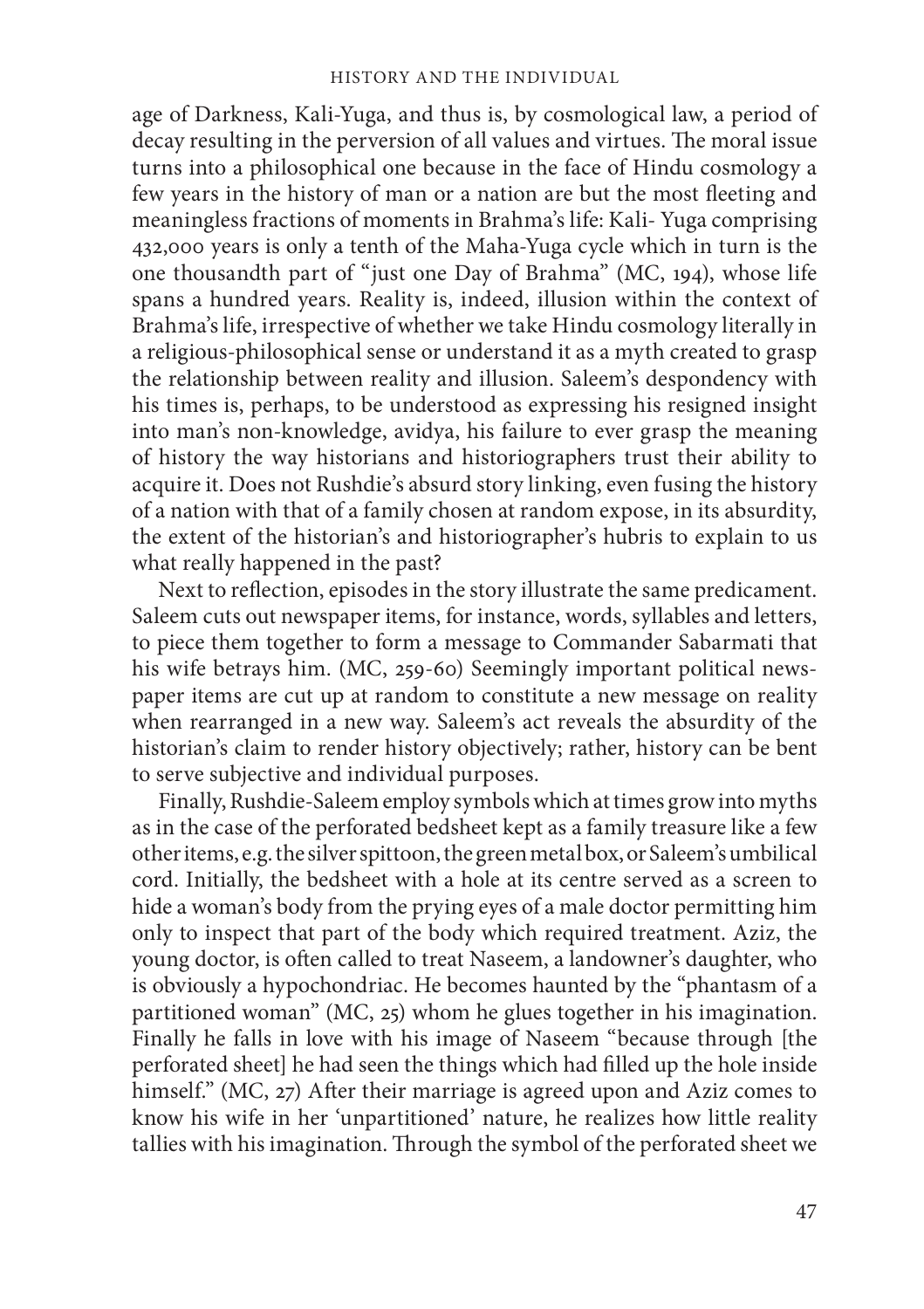are again made aware of man's imperfect perceptive and — in the case of Aziz also his imperfect mental powers.

With the passage of time the sheet becomes moth-eaten. Aziz discovers on 14 August 1947 "that the hole had grown that there were other, smaller holes in the surrounding fabric." (MC, 111) They permit us, in the sense of the symbol's meaning, to recognize more of reality (illusion) by curtailing man's imaginative powers, by making them more and more superfluous in much the same way as when we retreat from the screen in the cinema. The passage of thirty-two years, from 1915 to 1947, has taught Aziz much about the woman behind the sheet whom he had once fallen in love with.

A final reference to this symbol corroborates our analysis of its meaning. Saleem's family and along with it the past and its history are destroyed in the India-Pakistan war of 1965. They have ceased to exist as tangible objects and will survive only in Saleem's memory: "Sheets of flame rose from a Rawalpindi bungalow, perforated sheets at whose centre hung a mysterious dark hole [...] and one by one the war eliminated my drained, hopeless family from the earth." (MC, 342)

Compared with this novel, *Clear Light of Day* appears to be not only much less ambitious in its philosophical scope but also more traditional in its narrative technique. Anita Desai, in the main, employs traditional narrative modes such as flashback, perspectivism, stream-of-consciousness, point of view and, related to this, associative thought processes that centre on a limited number of memories which are gradually transformed into meaningful symbols. The first and the last chapter deal with the present, and the narrator switches her focus repeatedly from one sister to the other. Both are given equal room for reminiscence, for expressing their thoughts and exchanging their views. Very often, especially in the first chapter, visual impressions form the starting point of reminiscences: the rose walk in the garden, the veranda of the house, or one of its rooms, the pond at the back of the garden where the cow had drowned, the road to the river Jumna where the children used to play and see their neighbour on his horse, the path across to the Misras, their other neighbours. Again and again visual impressions associate events, incidents, experiences related to tangible reality. Since Bim and Tara are hardly shown outside their house, their garden or their immediate surroundings, the past remembered appears simple and transparent. Bim, accordingly, sums up her concept of life at the end of the first chapter, the first day after Tara's arrival:

> Isn't it strange how life won't flow, like a river, but moves in jumps, as if it were held back by locks that are opened now and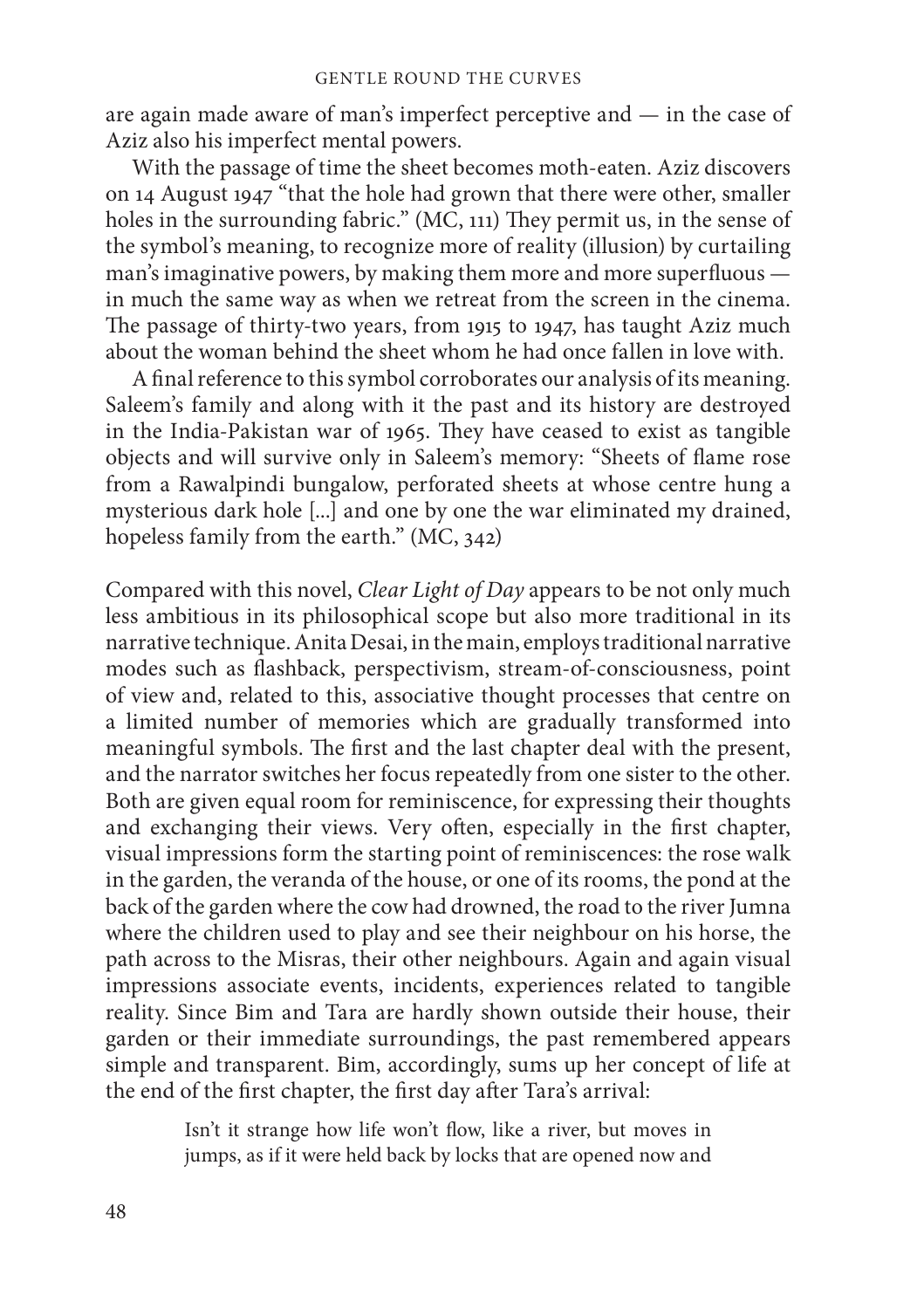then to let it jump forward in a kind of flood? There are these long still stretches — nothing happens — [...] and then suddenly there is a crash — mighty deeds take place [...] That summer was certainly one of them — the summer of '47'. (CLD, 43)

Bim's words serve the narrator as a cue to probe into their truth by turning back to 1947 and 1948, those eventful years in India's and the Das family's history, as we have said already. The flashback offers the opportunity to modify the narrator's point of view by alternately relating his story to one or the other of the Das children as well as to Aunt Mira. Tara's and Bim's notions of the past and each other are thus being scrutinized, verified, modified or proved wrong or distorted. Characters appear more complex and gain greater depth, especially Aunt Mira whom the children had always referred to as "the tree that grew in the centre of their lives." (CLD, 110) Paradoxically, we see her now in all her frailty, her mental insecurity and physical weakness. We are made aware of the total extent of her dependence on others as a widow to which she had been condemned according to Hindu custom after the early death of her husband when she herself was only twelve years old. The horrors of Aunt Mira's childhood, adolescence and mature life are juxtaposed with Tara's and Bim's — partly imagined — abhorrence of their own childhood experiences, thus putting their feelings and their psychological reactions into perspective since their own childhood had never really impinged on their freedom or their mental and psychological stability to the extent it had affected Aunt Mira's psyche, which finally succumbs to the strains experienced in the past and breaks.

A further flashback, presumably to the late 1930s, in the following chapter of the novel extends our understanding of the Das family even further because it deals with childhood proper when a person's personality is being formed. The events narrated here make us understand why Raja, Tara and Bim reacted towards their family life in 1947 and 1948 the way the preceding chapter had told us: Raja leaving his home to join the Hyder Ali family in Hyderabad; Tara marrying a young diplomat, and Bim rejecting the advances of Dr Biswas and his mother to marry him. To Raja, romantic and poet, departing had meant the realization of his childhood dreams "of coming alive to ideas, to images picked up in the books he read." (CLD, 120) To Tara, the over-sensitive and lonely child, breaking away from her home had meant escaping from a world where she had experienced again and again "the spider fear that lurked at the centre of the web-world." (CLD, 135) Finally, to Bim, her decision to stay on had been caused by Dr Biswas's words that she, Bim, obviously wanted to dedicate her life to her aunt and her brother. (CLD, 97) All of them, as we learn now, acted